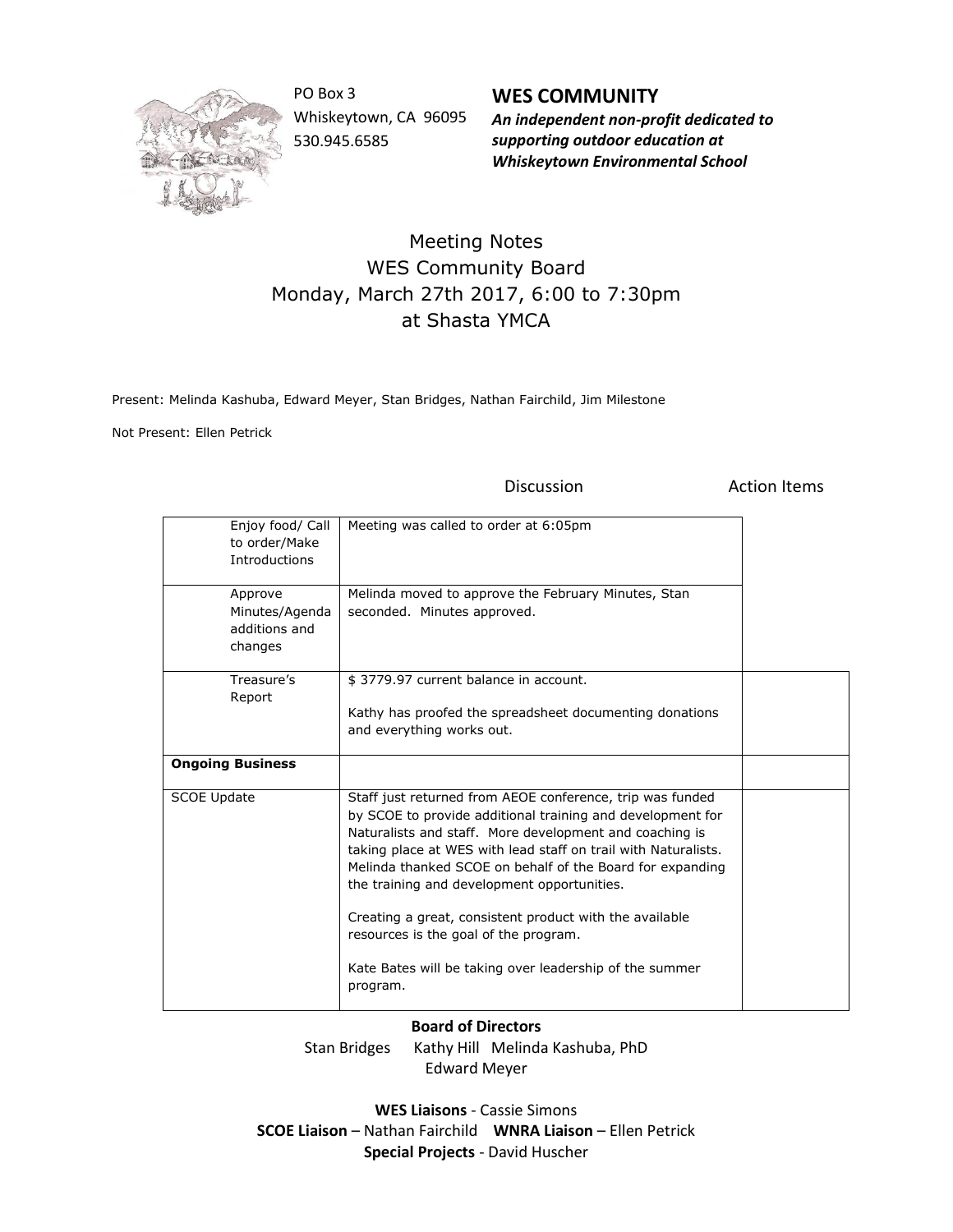|                    | In discussion with NPS about the long term vision for WES<br>programs and campus. Nathan and WES staff will be<br>meeting with the NPS to determine what the goals are to<br>allow for an expanded and quality long term product and<br>facility. Discussions will center around the desire for the<br>program and campus to be self-sufficient in terms of<br>revenues and how to achieve that.                                                                                                                                                                                                                       |  |
|--------------------|------------------------------------------------------------------------------------------------------------------------------------------------------------------------------------------------------------------------------------------------------------------------------------------------------------------------------------------------------------------------------------------------------------------------------------------------------------------------------------------------------------------------------------------------------------------------------------------------------------------------|--|
| <b>WNRA Update</b> | Jim Milestone related a story regarding Slide Ranch in<br>GGNRA and how it grew from a very humble beginning to a<br>renowned and publicly loved and heavily supported<br>Environmental Ed Center. Made a comparison to WES camp.<br>Asked the question as to why WES has not reached the same<br>heights in terms of monetary support? WES turns 50 in 3<br>years, where do we want the program to be at 50? Jim<br>would like to line up something big for the 50 <sup>th</sup> Anniversary<br>and make some big "asks" of the philanthropic community.<br>Bring the program up to the recognition that it deserves. |  |
|                    | Facility is moving toward being on the National Register of<br>Historic Places. This does not necessarily present an<br>insurmountable hurdle as numerous other examples exist of<br>structures/places on the NRHP being remodeled and<br>expanded for new and different uses.                                                                                                                                                                                                                                                                                                                                         |  |
|                    | Jim suggested retiring the NEED name on the facility and<br>programs and fully getting behind and promoting WES as<br>identifying name for the facility and its programs. Work to<br>tap into the multi-generational nature of WES attendance<br>and support, shared memory and experience. Tap into the<br>community with a concerted effort to try to achieve a long<br>term strategy for increased infrastructure and programs at<br>WES.                                                                                                                                                                           |  |
|                    | Discussion of basic specifics about adding more bed capacity<br>and more facilities. Think big, don't get bogged in the<br>details of septic and water heaters, look for the large picture<br>for updates to the facility as a whole.                                                                                                                                                                                                                                                                                                                                                                                  |  |
|                    | Melinda stated that the Board will be discussing at our April<br>meeting about what our ideas are for a long term plan for<br>WES programs and facilities. A meeting between NPS, WES<br>Staff, and WES Community to lay the groundwork for a well-<br>developed plan was discussed for late April.                                                                                                                                                                                                                                                                                                                    |  |
|                    | Below from Jennifer Gibson via email:                                                                                                                                                                                                                                                                                                                                                                                                                                                                                                                                                                                  |  |
|                    | Trails. Thank you to Cassie and Blue Heron Erin for helping<br>the park with input on the WES Camp Trails. We are<br>currently working on our Comprehensive Trails Plan that will<br>be evaluating all of the park's trails for use and<br>sustainability. The WES Camp trails are an important part of<br>this process and we want to make sure the camp's needs are<br>being accommodated.                                                                                                                                                                                                                           |  |
|                    | Determination of Eligibility. Glendee Ane was able to hire<br>an intern to determine the eligibility of WES Camp as a                                                                                                                                                                                                                                                                                                                                                                                                                                                                                                  |  |